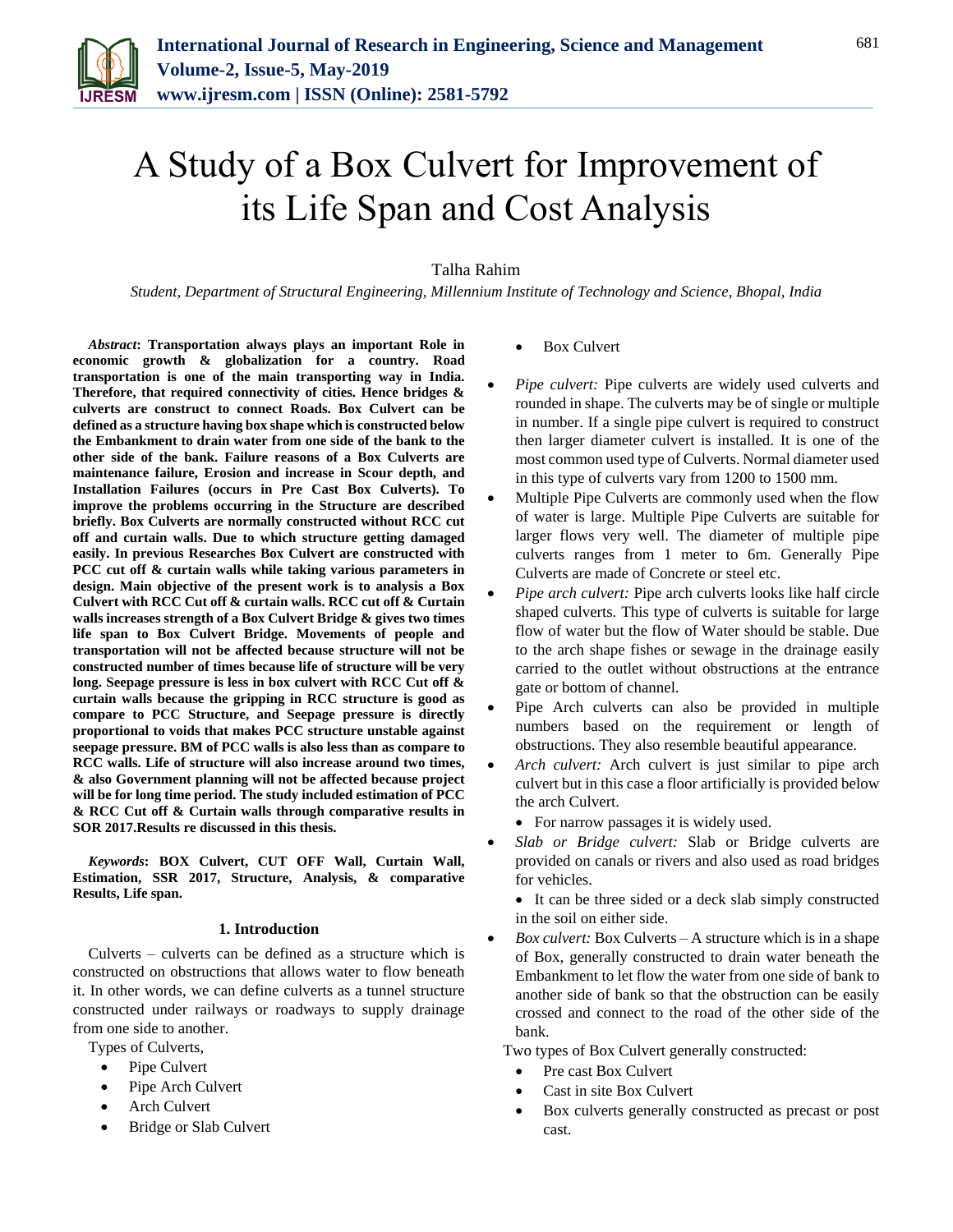

- Box culvert constructed in rectangular shape and generally constructed by concrete. Reinforcement is used in construction of boxes.
- Box Culverts are constructed to flow large amount of water.

*Materials used in Construction of Box Culvert:*  Concrete Reinforcement PVC pipe

*Design data required for designing a Box Culvert:* Hydraulic Data OGL Scour Depth SBC

## **2. Methodology**

Two methods are used for designing a Box Culvert:

- WSM method
- LSM or LRFD method
- *WSM method:* WSM indicates working stress method. Working stress method shows the linear relationship between loads & stresses. It's a very old method, in this method concrete is assumed as elastic.
- *LSM Method:* LSM signifies Limit State Method. It is also known load & resistance factor design (LRFD) method. It does not show a linear relationship between load & stresses, it's a new method, it is a Plastic design method.

In this design we are using WSM method  $&$  the design is given below of Box Culvert.

## *A. Experimental work*

Cut off Wall Reinforcement: The main requirement of cut off wall (COW) is to flow the water. But due to the hydraulic pressure & scour pressure it gets damaged easily. Hence in this study we are providing reinforcement in Cut off wall as shown in given figure,

The main bar Ring is of 12 mm & distribution bar is of 8 mm. The 2nd figure shows the establishment of reinforcement in COW by which the wall is also capable to bear the tensile load developed due to hydraulic pressure & Scour pressure and gives more strength to Box Culvert to resist the tensile force developed in Cut off Wall.



Fig. 1. Casting of Reinforcement in Cut off wall

Curtain Wall Reinforcement: The wall which is constructed below the box in a Box Culvert is called as Curtain wall or pin wall. This wall provides stability to the box. In previous studies curtain wall is constructed of normal P.C.C on both beneath end side of Boxes which get affected due to loading and get damaged easily. To avoid this damage we are providing reinforcement in this wall. The main bar is of 8 mm and distribution bar is also of 8mm. Figure shows the reinforcement images and the casting images of reinforcement in Curtain wall or pin wall. The tensile force which is developing in the Curtain wall due to reinforcement Curtain walls can bear it easily and the box culvert cannot get damaged soon. & it provides more stability to the base of the boxes. Sometimes Scour depth increased due to the excavation nearby the box culverts which affects the Cut off Wall and at that time Hydraulic Pressure directly affects Curtain Wall but by providing reinforcement it can bear that tensile force and the structures remain safe for long time interval.



Fig. 2. Casting of Reinforcement in Curtain Wall

## *Why do we need cut off wall with RCC?*

As we know that PCC Cut off wall is unable to bear the tensile force developed due to the hydraulic pressure and Seepage pressure. Which increases requirement of reinforcement in Cut off walls. Addition of Reinforcement in Cut off wall makes the C.O.W more Resistible against Tensile force developed due to the hydraulic Pressure and Seepage pressure which results in more life span of structure.

#### *B. Reasons of RCC in cut off Wall*

It Provides stability to the Structure. As well as it gives stability to the structure against tensile force. And also increases life span of the structure which won't affect the government's planning more often.

## *C. Materials used in cut off wall*

Concrete- M15 grade concrete is used in the construction of Cut off wall. Concrete helps the structure in resisting compressive force to the structure.

Reinforcement- Reinforcement of 8mm as main bar ring and 10mm as distribution rings are used in it of fe-500d. Which increase the strength of structure 3 times more, as we know the Reinforcement increase the tensile strength of the structure because the concrete is a brittle material in tensile force.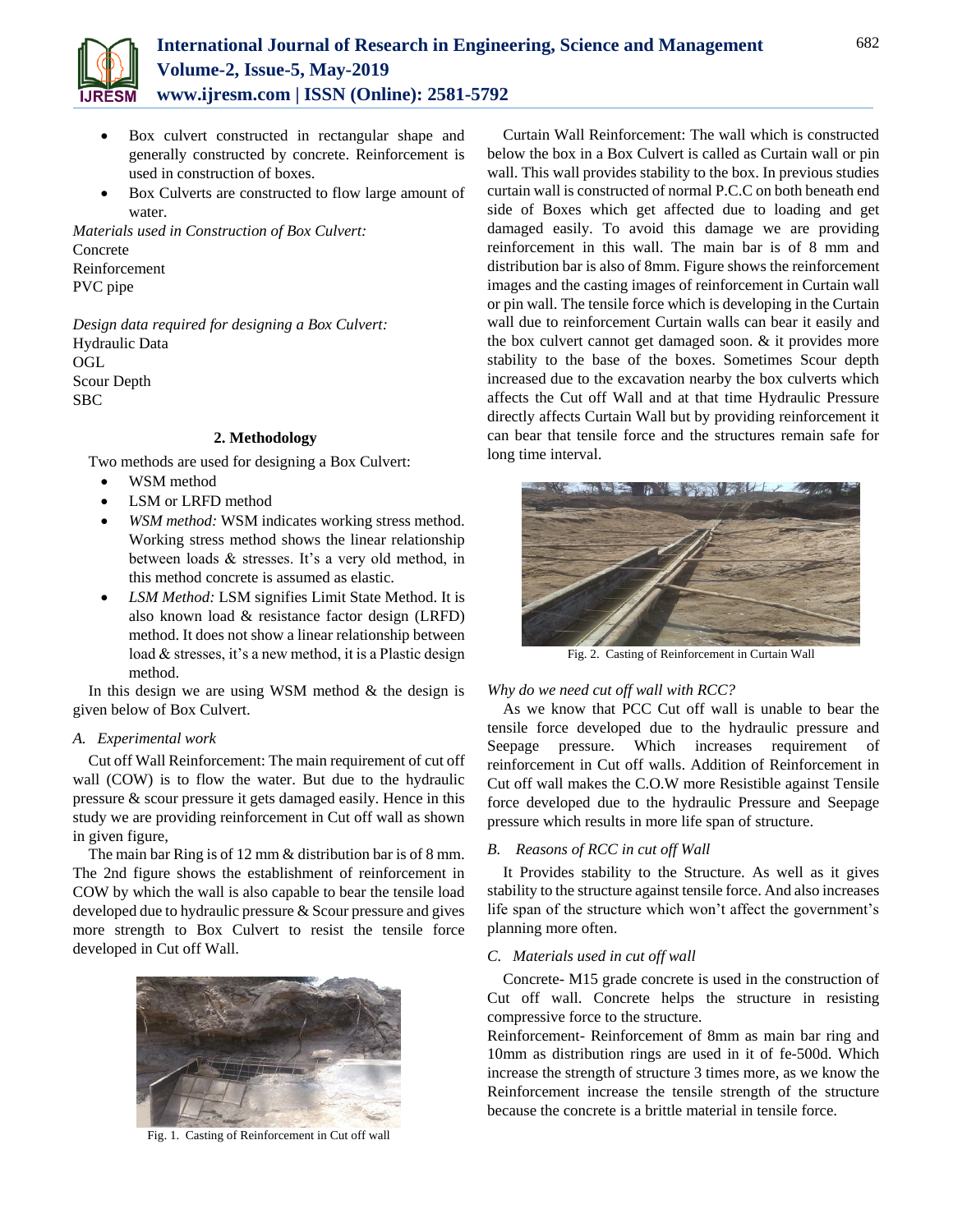

*D. Dead load and live load in RCC cut off wall* W (dead load) =  $\beta$  (density) x V (volume)

$$
= \beta x A x L
$$

$$
= 25 \times ((1.50 + 0.30)/2) \times 2.70
$$

$$
= 60.75 \text{ KN/m}
$$

$$
BM = \underline{WL}^2
$$

 12  $= 60.75 \times 10^3 \times (71.90^2)$ 

$$
12\quad
$$

BM (RCC C.O.W) =  $26171.1 \times 10^6$  N-mm BM (PCC C.O.W) =  $25124.3 \times 10^6$  N-mm

# 1. BM (RCC) > BM (PCC)

- *E. Properties of concrete*
- *1) Color/Grayscale figures*

W (dead load) =  $\beta$  (density) x V (volume)

 $=$   $\beta$  x A x L

$$
= 25 \times ((1.50 + 0.30)/2) \times 2.70
$$

$$
= 60.75 \text{ KN/m}
$$

$$
BM = \underline{WL}^2
$$

 12  $= 60.75 \times 10^3 \times (71.90^2)$ 12

BM (RCC C.O.W) =  $26171.1 \times 10^6$  N-mm BM (PCC C.O.W) =  $25124.3 \times 10^6$  N-mm

# $BM (RCC) > BM (PCC)$

# *F. Properties of concrete*

- 1. GRADE OF CONCRETE IN BOX CELL:  $M-30$
- 2. PERMISSIBLE FLEXURE COMPRESSIVE STRESS (fcb): 10. N/mm<sup>2</sup> = 101.94 Kg/cm<sup>2</sup>
- 3. PERMISSIBLE DIRECT COMPRESSIVE STRESS (fcc): 7.5  $N/mm^2 = 76.50$  Kg/cm<sup>2</sup>
- 4. MAXIMUM PERMISSIBLE SHEAR STRESS: 2.3  $N/mm^2 = 23.4 Kg/cm^2$
- 5. E OF CONCRETE : 27.39 KN/mm<sup>2</sup>
- 6. MODULAR RATIO : 10
- 7. FOR M-30 CONCRETE:
	- a) n: 0.238
	- b) j: 0.902
	- c) Q: 11.20
- PROPEUSE OF STEEL
- 1. GRADE OF STEEL  $\qquad \qquad : \qquad$  Fe 500
- 2. PERMISSIBLE TENSION IN FLEXURE, SHEAR (fstb)  $240 \text{ mm}^2 = 2447 \text{ Kg/cm}^2$
- 241 CLEAR COVER BELOW GROUND LEVEL: 75 242 CLEAR COV ER ABOVE GROUND LEVEL: 40
- REFERENCES
- 1. IRC: 21-2000
- 2. IRC: 6-2000

# **3. Results & Discussions**

# *A. Result*

# *1) Reinforcement comparison of pcc and rcc cut off and curtain walls*

Reinforcement is able to bear the tensile forces developed due to the Hydraulic Pressure which makes the structure more stable & capable to resist the tensile force. The table given below shows the total reinforcement used in Cut off & Curtain Walls which gives enough strength to the COW and Curtain Walls. Firstly, M15 concrete were used in COW and Curtain walls. We are using Reinforcement of Fe-500 which makes the structure more resistible and stable. Because the strength is increasing around 33 times.

Table 1

| Reinforcement Comparison |                                           |                         |
|--------------------------|-------------------------------------------|-------------------------|
| <b>Items</b>             | Box Culvert with P.C.C                    | Box Culvert with R.C.C. |
|                          | Cut off & Curtain wall                    | Cut off & Curtain wall  |
|                          | Reinforcements (in tone)                  | Reinforcements(in tone) |
| Cut off Wall             | 0.00                                      | 1.80                    |
| Curtain Wall             | 0.00                                      | 1.53                    |
|                          | total reinforcement addition $=3.33$ tone |                         |

# **4. Conclusion**

The main objective of this study is to determine the most stable and load resisting structure. To determine the costing of RCC& PCC cutoff and curtain wall .To compare PCC and RCC Cutoff and Curtain wall in terms of Life span Stability and costing.

- Life of structure is increased two times.
- Movements of people and transportation will not be affected because structure will not be constructed number of times because life of structure will be very long.
- Seepage pressure is less in box culvert with RCC cutoff & curtain walls.
- Money Manpower and resources will be used less times.
- Government planning will not be affected because project will be for life time period.

# **5. Future scope**

- Filling material can be replaced.
- Various grade of concrete can be used for bridge work.
- An application should be made up to check the seepage pressure of PCC & RCC Cut off wall or Curtain walls.

## **References**

- [1] B. N. Sinha & R.P.Sharma (Design of RCC box culvert), 2009.
- [2] Y. Vinod Kumar, "Analysis and Design of Box Culvert by Using Computational Methods", "International Journal of Engineering & Science Research", 2015.
- [3] Lande Abhijit Chandrakant and Patil Vidya Malgonda, "Finite element analysis of box culvert," International journal of advanced technology in engineering and science, June 2014